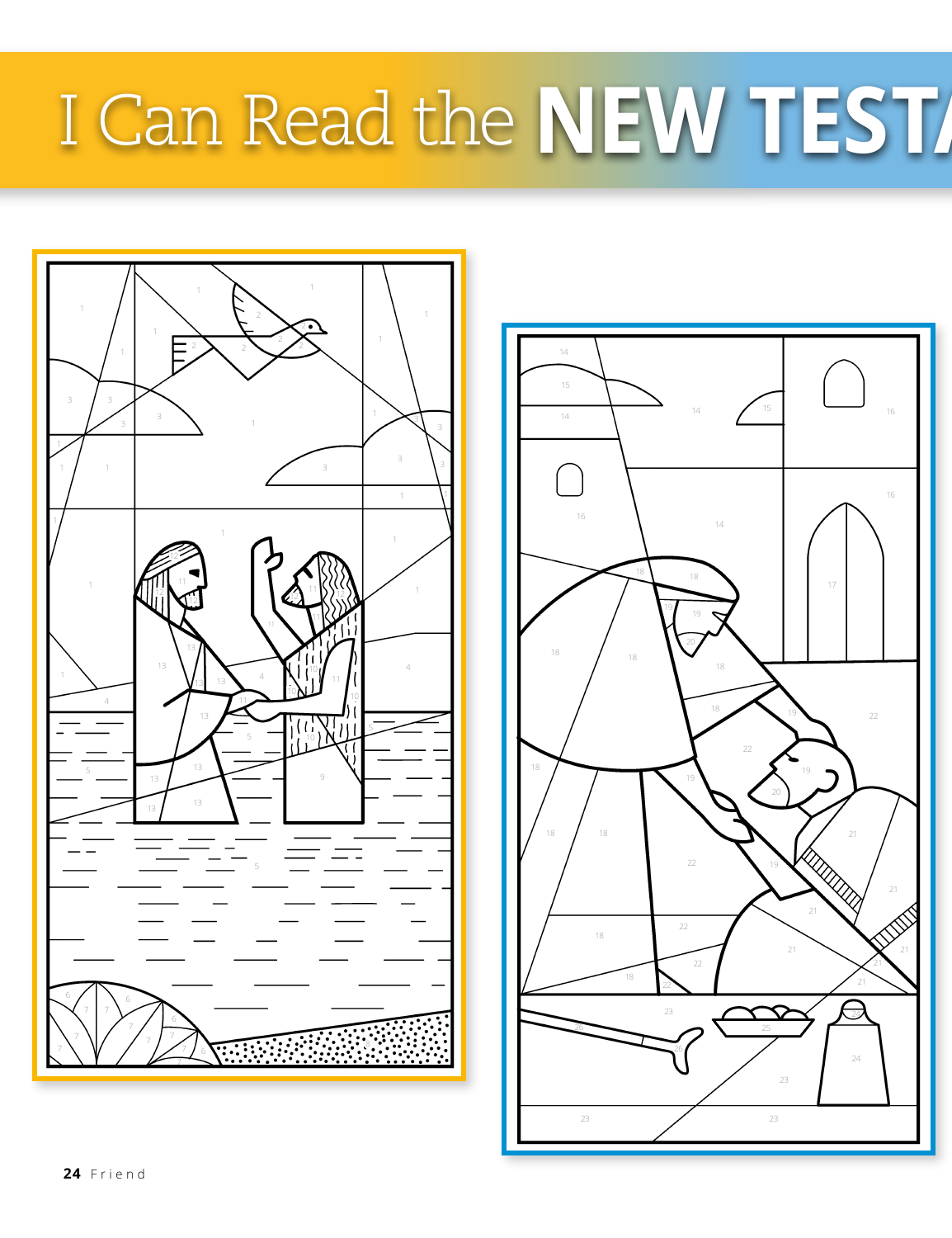

Jesus as you read the New Testament! Get ready for your Primary lessons by reading the verses listed on page 26. Color in the spaces after you read.